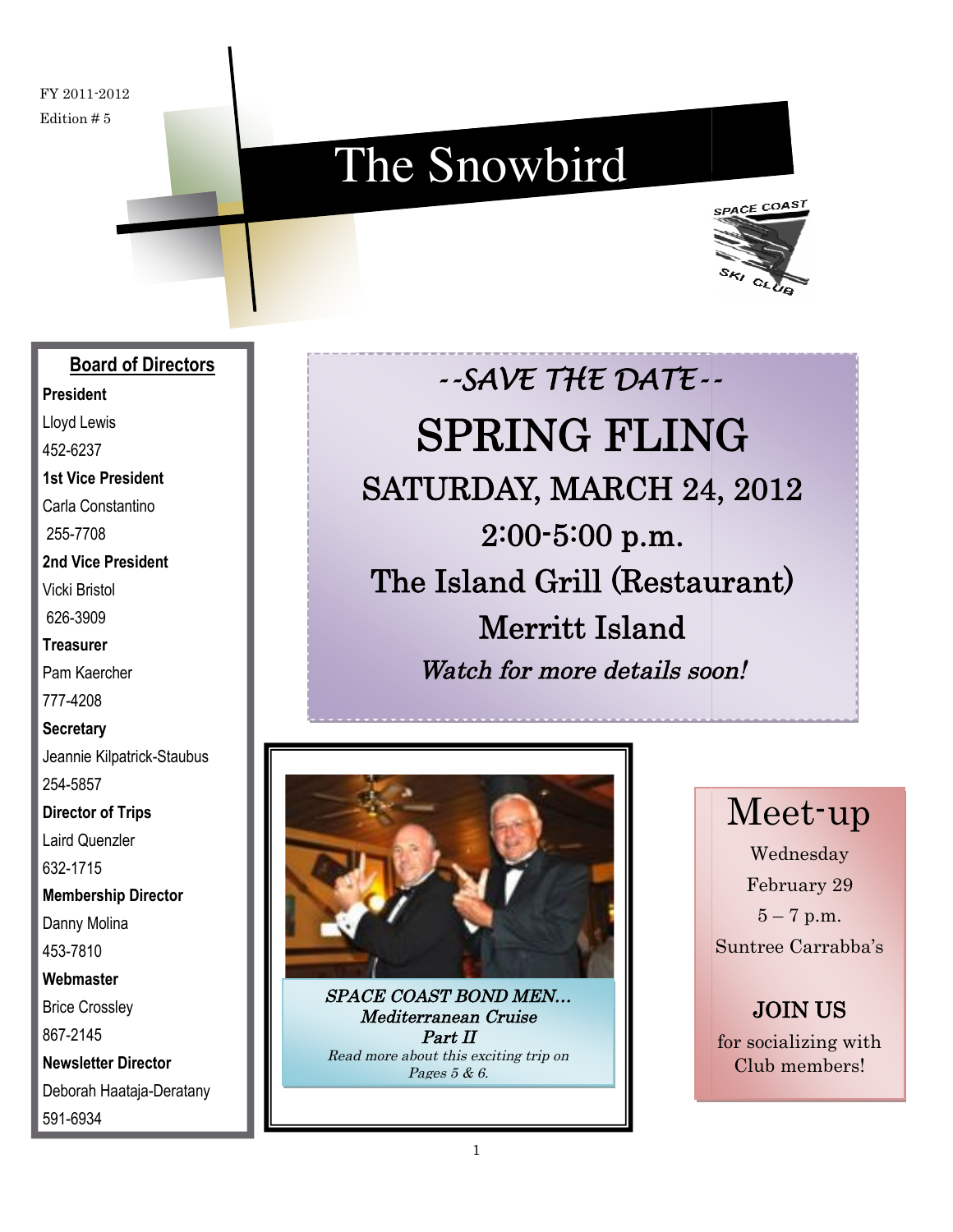#### PRESIDENT'S MESSAGE

Hello Members!

Happy New Year! What a great Christmas party we had; it was nice seeing you all there! I want to thank Vice President Vicky Bristol and all the Board members for doing such a fine job!

Our first trip to Copper Mountain will be leaving soon, and I wish all the participants a great time! I will be leaving for Steamboat soon for the Florida Ski Council trip and look forward to seeing everyone there.

Our next social function will be a Meet-up, so watch your email for details!

Have a safe New Year!

Lloyd Lewis, President

#### *SHIP SKIS TO RESORTS FOR CONVENIENCE*

If you want to avoid the hassle of carrying your ski equipment on the plane and paying airline fees, you may consider shipping your skis to and from resorts. This can be a break-even or money-saving arrangement, depending upon which airline you fly and how many bags you travel with. Equipment is generally shipped FedEx ground.

Peter Glenn Ski & Sports in Orlando can handle the shipping for you and suggests sending them about 10 days ahead to allow for holidays or weather. For information, contact Steve at 407-788-3334.

Be sure to talk with your trip leader and plan ahead by asking the hotel or condo if they will accept and hold skis for a day or two before you arrive.



*Lange (Women's) Ski Boots for Sale Like New, Size 7.5 – 8, worn skiing approx 40 days Original cost: \$500, New liners last year \$100. With Hot-Tronics \$250 (cost \$150) Without Hot-Tronics \$125 Call Carla for more info: (321) 255-7708*

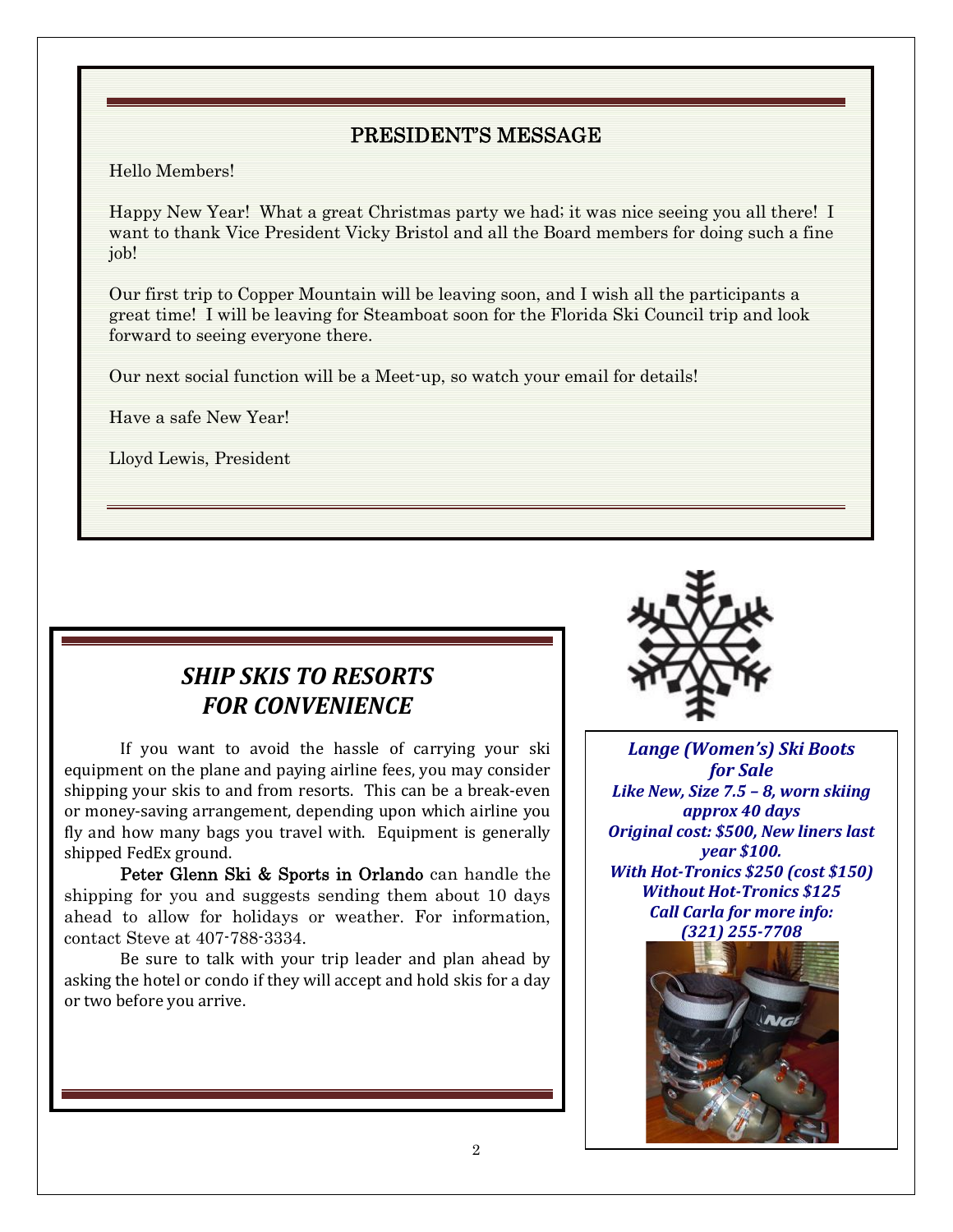Trip deadlines have passed, but if you REALLY want to ski with us, please contact the trip leader to inquire about availability and updated pricing! Details can also be found on the Club's website www.spacecoastskiclub.com



## COPPER, COLORADO

January 15 – 21, 2012

Laird Quenzler 104 Riverside Dr. #401 Cocoa, FL 32922 321-632-1715 laird@spacecoastskiclub.com





### STEAMBOAT, COLORADO FLORIDA SKI COUNCIL TRIP January 22 – 28, 2012

Pam Kaercher 144 Island View Drive Indian Harbour Beach, FL 32937 Email – plk@cfl.rr.com Phone – 321-298-7086 (Cell)



# NORTHSTAR-AT-TAHOE, CALIFORNIA

February 4 - 11, 2012 Brice Crossley

PO Box 361935 Melbourne, FL 32936-1935 brice@spacecoastskiclub.com

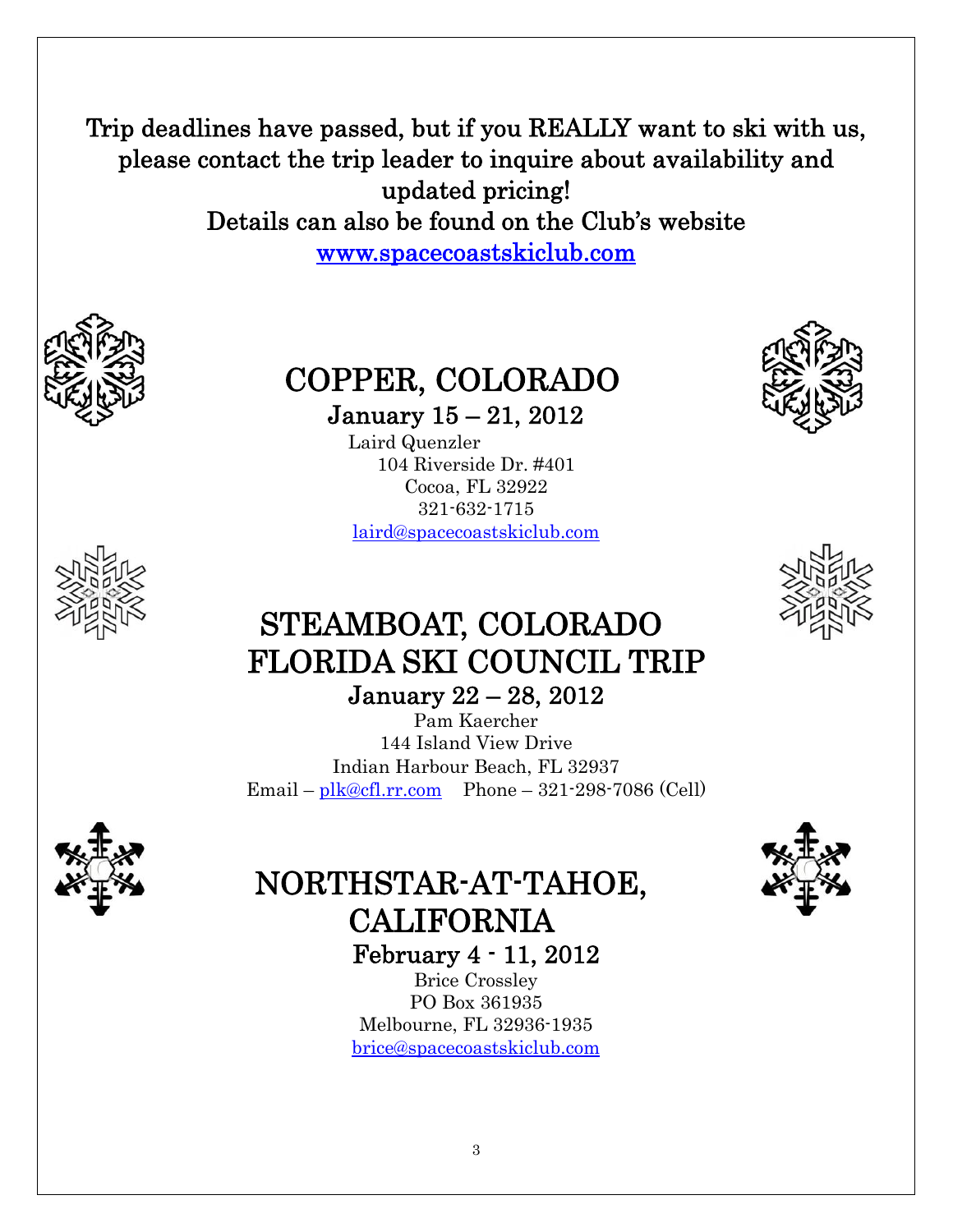

## BANFF, CANADA February 25 – March 3, 2012

Vicki Bristol 4955 Dixie Hwy. N.E. #205 Palm Bay, FL 32905 vicki\_bristol@msn.com 321-626-3909





### CANYONS RESORT, UTAH MARCH 3-10, 2012

Carla Constantino 4173 Deerwood Trail Melbourne, FL 32934 (321) 255-7708 or email: calico@me.com

\*\*\*\*\*\*\*\*\*\*\*\*\*\*\*\*\*\*\*\*\*\*\*\*\*\*\*\*\*\*\*\*\*\*\*\*\*\*\*\*\*\*\*\*\*\*\*\*\*\*\*

Join us for the Miles for Myles 5K Family Fun Run/Walk Saturday, January 14, 2012 Viera High School Stadium

Register at [www.mylesfreebergfoundation.org](http://www.mylesfreebergfoundation.org/)

Come gather with family and friends to celebrate Myles' life and to help raise funds for internships and scholarships in his memory.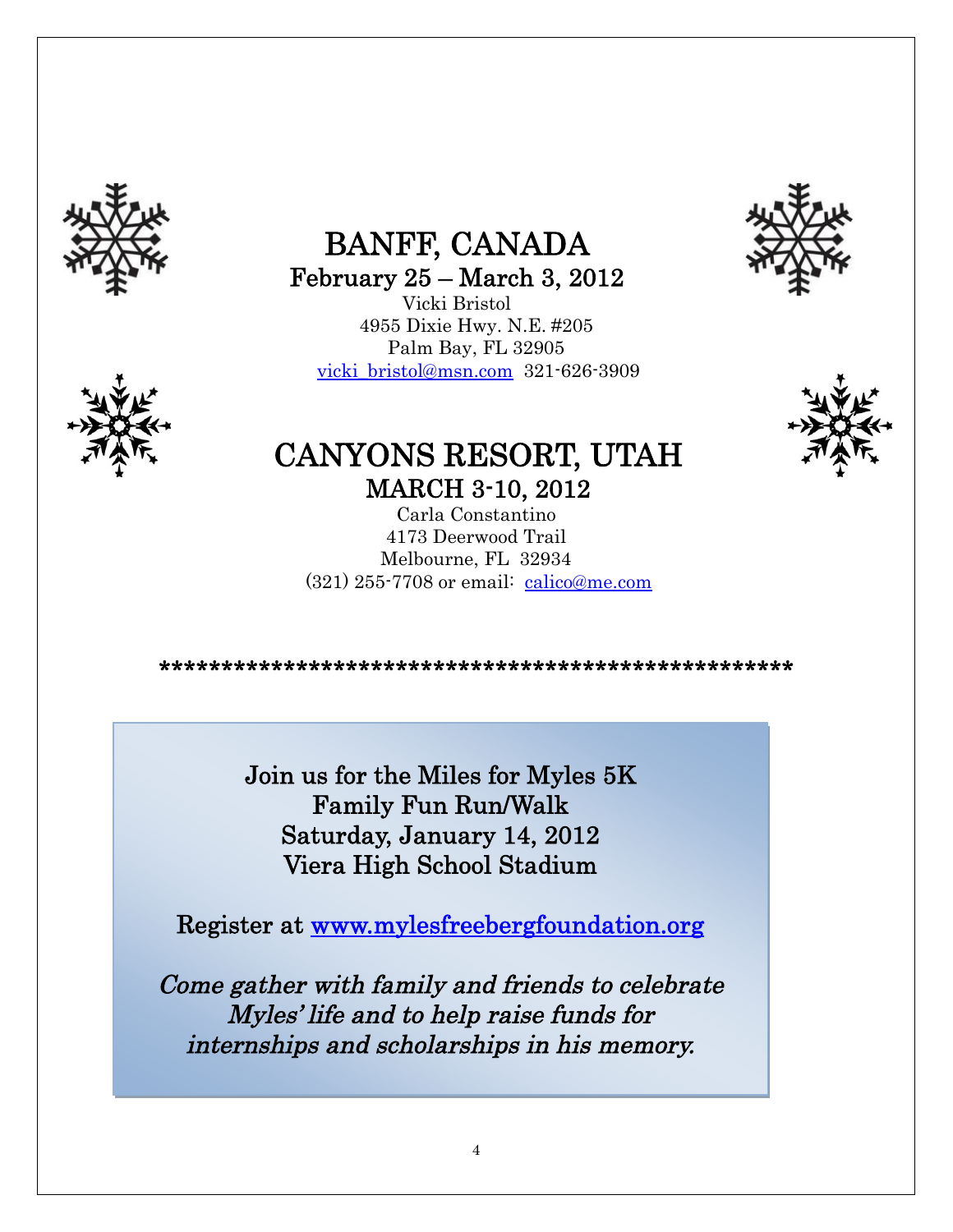# *MEDITERRANEAN CRUISE PART II October2011*



Last month, I wrote about highlights from the Cruise that included 42 Space Coast members. In addition, around every corner, everyone had their own experiences that made the trip phenomenal and unexpected. Whether it was a surprise scene, cafe, or chat with a local, we all had moments that made you want to stand still and take it in.

Each day, I tried to stand still and think, "Here you are...try to absorb the experience." Then someone would come by and say that Happy Hour was starting!

Sharing the trip with 42 people meant 42 times as much fun for Clair and me! We really do like to help folks experience this big world around us. We thrive on the excitement of each person's stories (and seeing the treasures found while shopping). On our last night, we had a farewell dinner, so the group could be together one last time before heading home.

Excellent guide in Messina



Look over there!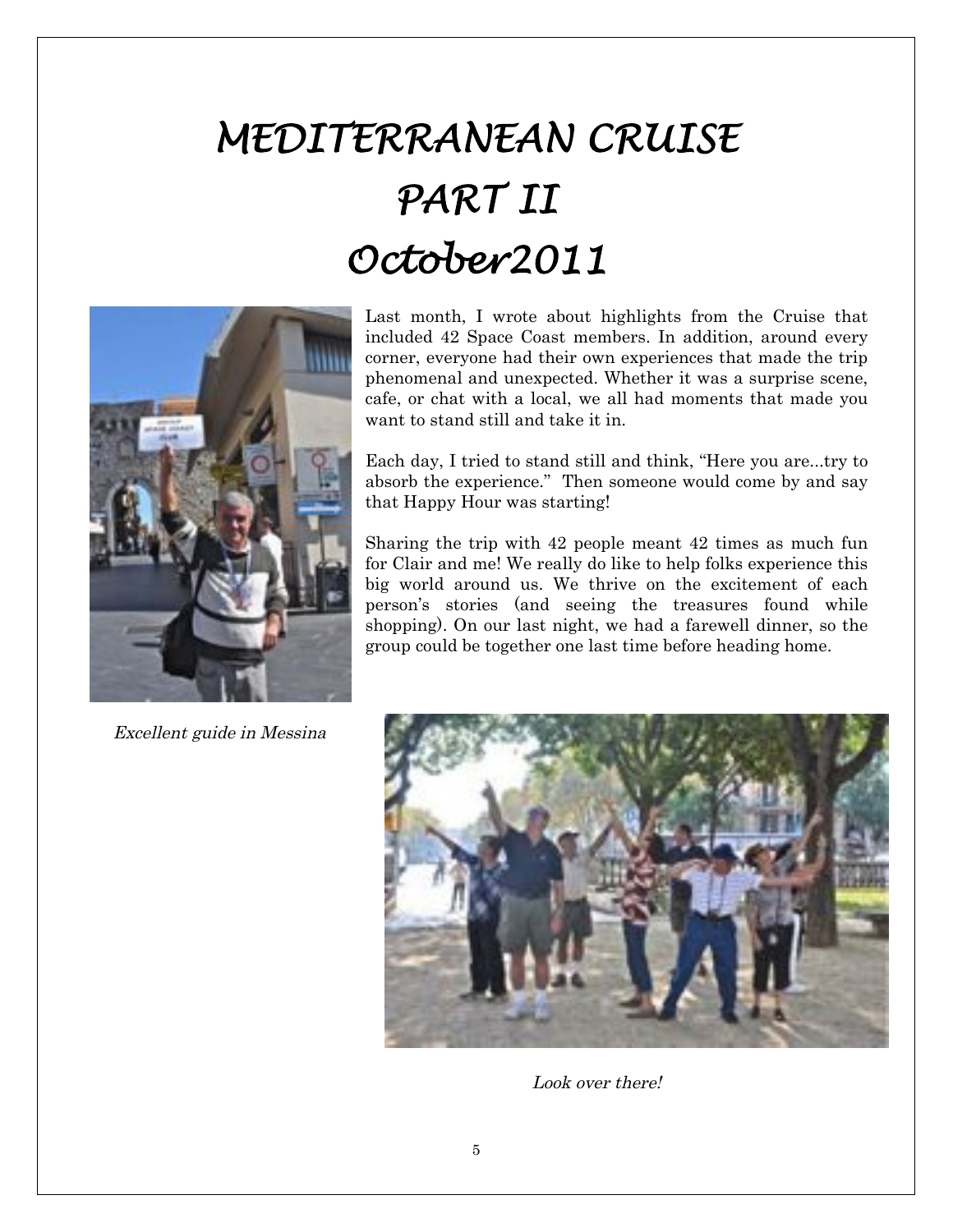We recognized some of the group for 'outstanding behavior' for various reasons. I will not be able to remember all of the 'honorable mentions,' but here are a few:

\* Joni Reynolds & Pam Townley for being the best 'Bluebirds'

(We deemed them Bluebirds as they had never travelled to Europe.)

\*Cheryl Sullivan & Bob Taylor for sharing their many bottles of wine with everyone

\* Gail Berger for having the cutest outfits

\* Charlene Wilson & Joann Kent for wearing stylish hats

\* Brenda Vowles for not venturing off too far (although being at the bus pick-up in Rome but not getting on the bus when we left causing us to come back and get her was nerve-wracking)

\* Joe Dalton for being the unexpected disco king dancer

\* Joe Dalton & Wayne Roberts for drinking an abundance of beer (which probably helped inspire the dancing)

\* Glenn Wilson for suggesting we skip lunch in Marseilles and head to Cassis directly....good call! \* Mary Silicas for being the most low-maintenance tripper we have ever known who also gives us good ideas

\*Nichole Bernhardt for accepting the role of 'Future Trip Leader' in training

\* Jim Nicholas for spending twice as much money due to travelling with 3 women

(wife, daughter and step-daughter) who all wanted to shop, shop, shop....



#### And our favorite recognition goes to:

Linda & Ed Barton for taking this cruise to celebrate their 50th Wedding Anniversary....you guys rock and are an inspiration to all of us.

This is Linda and Ed, doing the "half moon"!

Everyone on the cruise was easy and enjoyable to be with. Mark Twain once said: "If you want to see how well you get along with someone, travel with them." I am happy to report that Clair and I have room for any of you on our next trip!

A big thank you to all Med Cruisers for coming on the adventure so that we could see and share it together.

*Co-Captains, Clair & Carla*



Everyone in…the picture!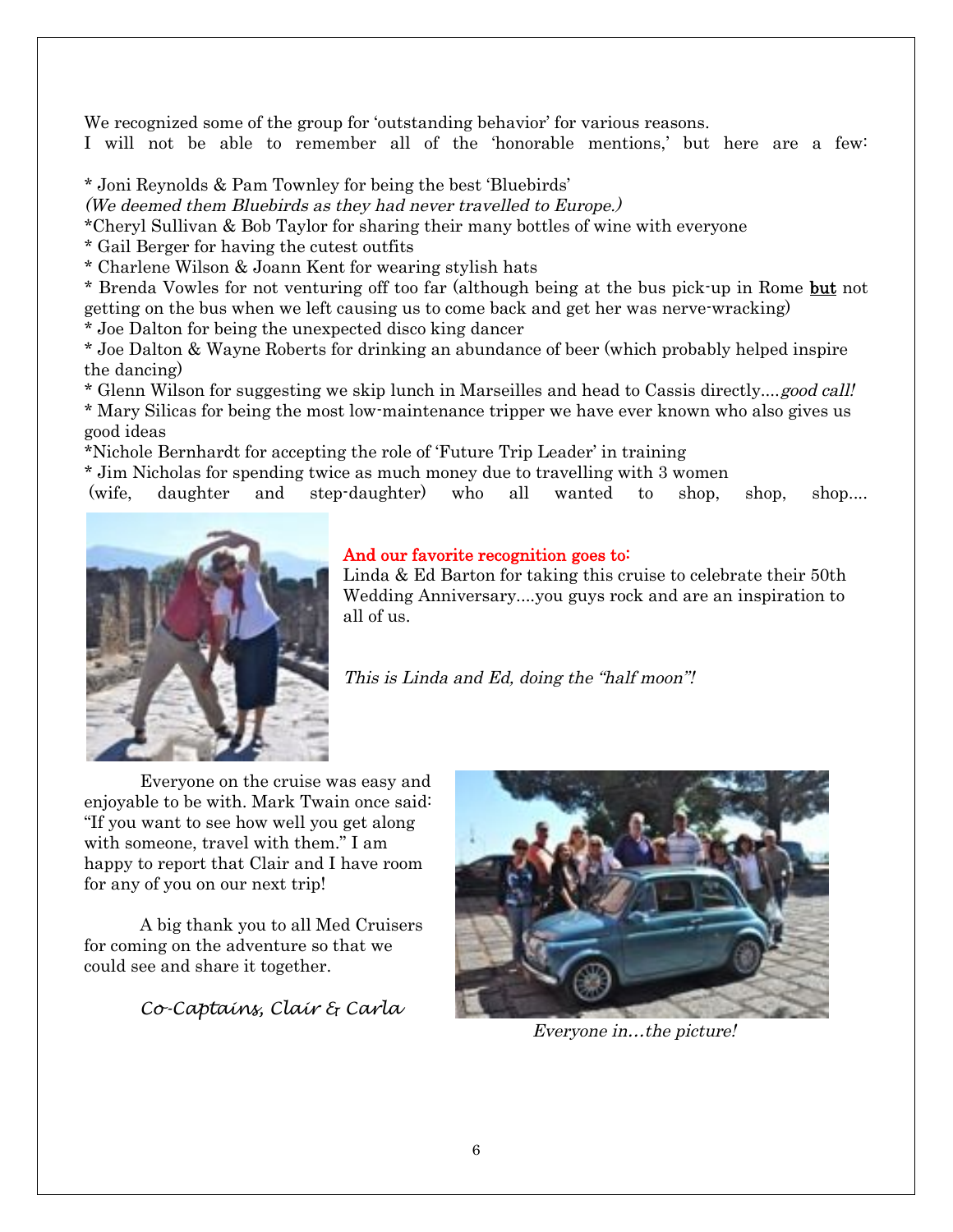

#### Ladies Only Spa Getaway Weekend at the Marriott Doral Golf & Spa Resort

A truly rejuvenating and enriching spa experience awaits you at the Doral. It's the perfect ladies weekend getaway for those craving 2-3 days of relaxation, pampering and renewal. The Spa at Doral is a AAA 4-Diamond award winning resort that has been newly renovated. From the moment you arrive, you will be surrounded by tropical flora, manicured landscaping, cascading waterfalls, and sparkling pools all with an ambiance to soothe and calm you from head to toe. And the shopping, dining and entertainment venues of Miami are hard to beat!

#### Prices are as follows:

3 nights arriving Thursday, July 19, departing Sunday, July 22

\$485 per person/double occupancy

2 nights arriving Friday, July 20, departing Sunday, July 22

\$335 per person/double occupancy

#### Your spa escape includes:

Garden View Room

Full American Breakfast Buffet daily at the Terrazza Restaurant

One select 50 minute Spa Treatment per person, per night's stay

Use of State-of-the-Art Fitness Center & All Spa Building Facilities:

Unlimited Fitness Classes (including Zumba, Pilates, & Spinning)

Welcome Get-together and Resort-Sponsored Happy Hour

Spa Treatment choices include: Doral Signature Massage, Reflexology, Shirodhara, Citrus Mango Body Scrub, Detox Wrap, Doral Custom Facial, Reveal Peel, Manicure & Pedicure and more!

#### For more information,

#### contact Jeannie Kilpatrick-Staubus ( cstaubus@cfl.rr.com )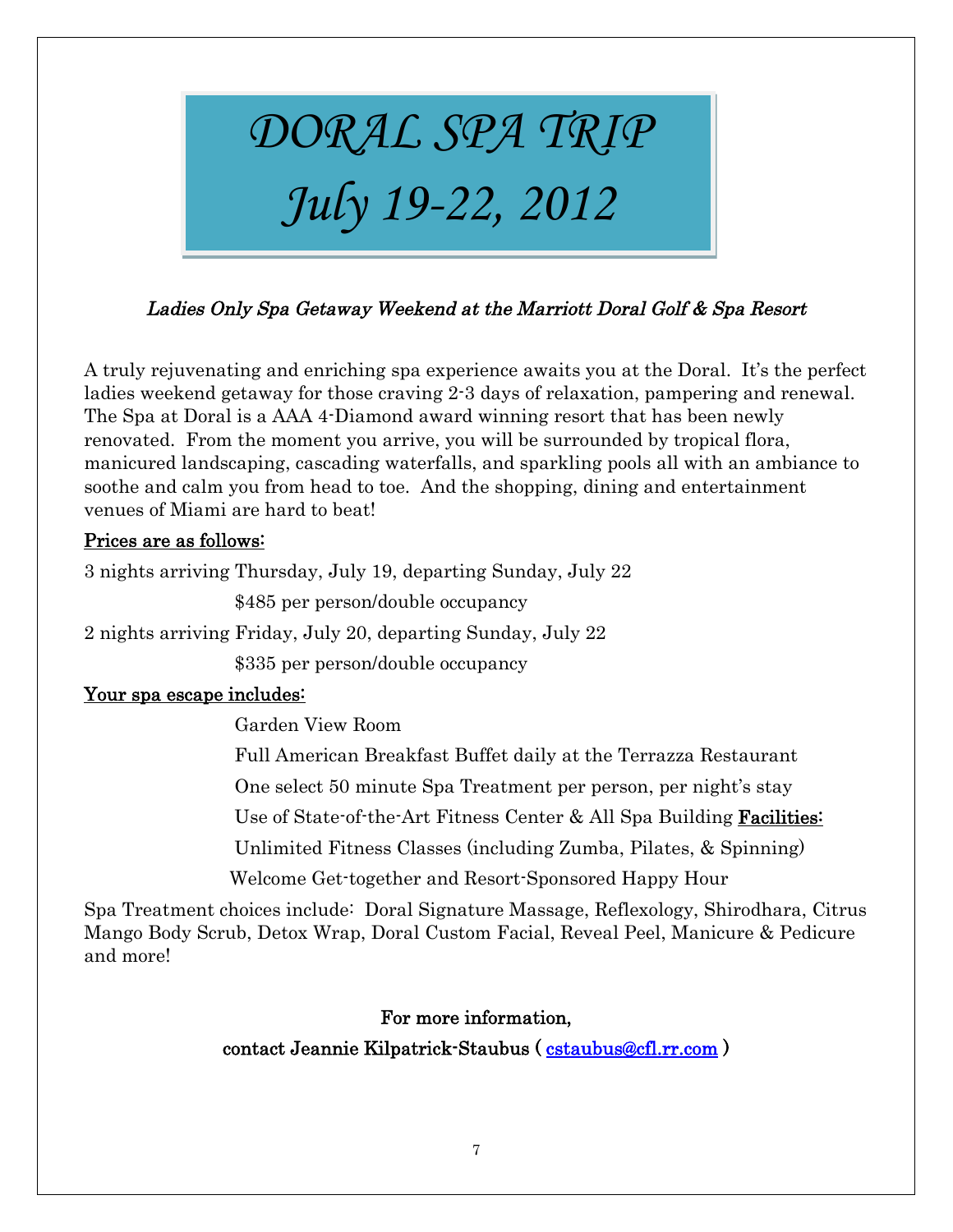

# ICELAND & IRELAND TOUR AND GOLF VACATION September 2 - 13, 2012

**Price:** per person/double occupancy per bedroom

- $\bullet$  \$3450 price per person
- Single occupancy rates upon request
- Ireland only upon request

#### **Pre-trip to Iceland Includes:**

- Air Transportation between Orlando and Reykjavik, Iceland via Delta (Sept 2)
- Transfer between Airport and hotel via private motorcoach
- $\bullet$  4 hour city tour
- 3 nights at the 4 star Centrum Hotel located in downtown Reykjavik
- Breakfast daily
- Golden Circle tour with quide including buffet lunch
- Northern lights tour with guide
- Transfer to Blue Lagoon with guide
- Bus And Guide Trips Tips
- Air transfer between Reykjavik and London

#### **Ireland Trip Includes:**

- Air transfer between London and Dublin
- Meet & Greet at Dublin airport (Sept 6)
- x 7 nights accommodations (Sept 6 to 13)
- x 7 full Irish Breakfasts at your hotels
- 6 dinners at your hotels
- Bunratty Castle Banquet Dinner
- Bus And Guide Trips Tips
- $\bullet$  Modern Coach for 7 full days and  $1/2$  day including guide
- Return Delta air between Shannon and Orlando (Sept 13)
- **•** Entrance Fees for:
	- **•** Guinness Storehouse
	- Waterford Crystal
	- Muckross House
	- Tarbert-Kilimer ferry
	- Burren
	- Cliffs of Moher
	- Bunratty Castle & Folk Park
	- Muckross Gardens

#### **Ireland Golfing Options:**

- All rates are based on a minimum of 4 persons
- In addition to the fees listed below, there is a booking fee of 33 Euros (about \$48) per course. This will be divided among all of the golfers.
- Green Fees: (all prices in Euros)
	- Powerscourt Golf Club 18 holes East or West Course: 78 Euros plus cart
	- Fota Island Golf Club 18 holes: 65 Euros Monday-Friday; 85 Euros Saturday-Sunday; plus cart
	- Dingle Golf Links 18 holes: 55 Euros

Call or email Clair Quenzler if you are interested.

clairqski@aol.com 321-431-7638